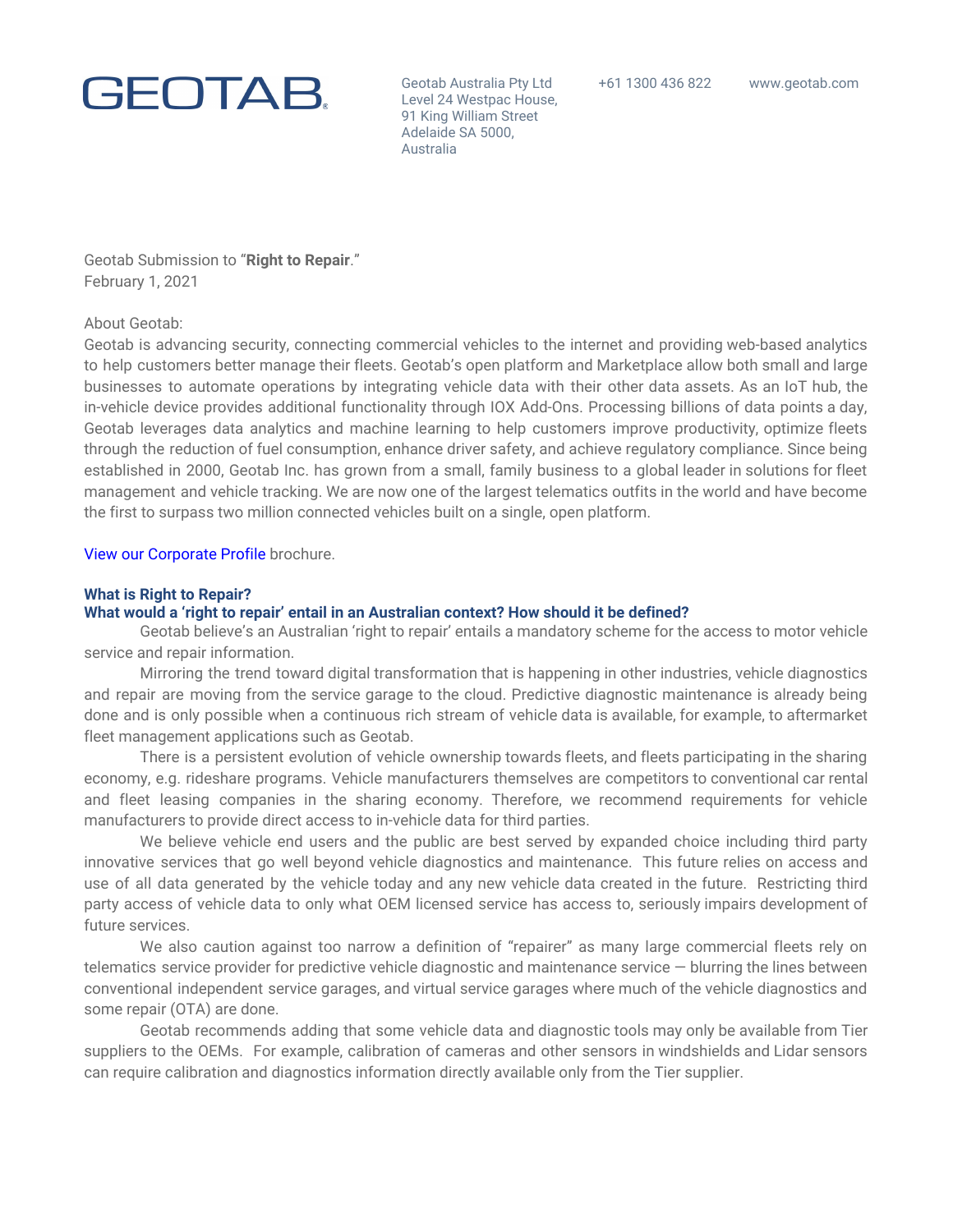

Geotab Australia Pty Ltd Level 24 Westpac House, 91 King William Street Adelaide SA 5000, Australia

### **The Commission's approach to the inquiry. What types of products and repair markets should the Commission focus on?**

Telematics devices which connect any vehicle's computer to the Internet, from passenger cars to HD Trucks, collect sensor and equipment data via open technology. Telematics devices work with mixed fleets and help extend their lifecycle. Powerful analytics help businesses make better decisions and improve operations, saving time and money. In addition vehicle-generated data allows businesses to monitor and maintain regulatory compliance requirements.

This data has become essential to advancing driver and road safety (e.g. seatbelt use, accident reconstruction, reducing fuel cost and greenhouse gas emission (fuel consumption, idling, "indirect" emission drivers such as tire pressure), and improved vehicle reliability and safety (predictive maintenance, warranty administration). Geotab services related to repair and maintenance include predictive maintenance through data analytic services.

Aftermarket telematics have been recognized as a key component of strategies aimed at reducing the climate impact of the transportation sector. We suggest consideration for standardizing electric vehicle data, as charging data is [critical](https://arena.gov.au/projects/realising-electric-vehicle-to-grid-services/)<sup>1</sup> to both vehicle owners and electrical utilities. However, EV's lack a regulated standardized diagnostics (data access) port location, and charging data is often intentionally obfuscated from third party access.

## **Are there common characteristics that these products share (such as embedded technology and software or a high/low degree of product durability), and which characteristics would allow policy issues to be considered more broadly?**

Access to data of each individual vehicle is an indispensable prerequisite for market entry by telematics service providers like Geotab. Several of Geotab's services (such as its instant alerts and collision reconstruction services) necessarily require access to data from each individual vehicle of the customers' fleet.

Proper access to vehicle generated data enables vehicle owners and operators to collect and share data. It facilitates authorized service providers to access and utilize data to offer competitive products and services for today and create innovative models for smart transportation, smart communities and smart mobility as a service for tomorrow.

These requirements together support the equal abilities of independent service providers to provide effective competition in vehicle related services to vehicle manufacturers, but at the same time providing state-of-the-art security over the vehicle's lifetime.

Technical reasons for telematics service is limited due to the existing array of vehicle electrical architecture across OEMs and model years. Geotab is working with GENIVI and W3C to develop common vehicle signal [\(VSS\)](https://www.w3.org/auto/wg/wiki/Vehicle_Signal_Specification_(VSS)/Vehicle_Data_Spec) $^2$  specifications to address this issue and the [GENIVI](https://at.projects.genivi.org/wiki/download/attachments/40402952/CVII_Scoping_Document_22Sept2020v2.pdf?version=1&modificationDate=1601364460000&api=v2) Common vehicle interface initiative ([CVI](https://at.projects.genivi.org/wiki/download/attachments/40402952/CVII_Scoping_Document_22Sept2020v2.pdf?version=1&modificationDate=1601364460000&api=v2)I) $^3$ .

The onboard diagnostic (OBD), systems and ports have become a staple feature of modern vehicles, offering owners, operators, regulators, OEMs and service providers vital information regarding emissions, safety, emergency, maintenance status and other mobility topics. Access to vehicle information has become increasingly important and valuable.

3

<sup>1</sup> https://arena.gov.au/projects/realising-electric-vehicle-to-grid-services/

<sup>2</sup> https://www.w3.org/auto/wg/wiki/Vehicle\_Signal\_Specification\_(VSS)/Vehicle\_Data\_Spec

[https://at.projects.genivi.org/wiki/download/attachments/40402952/CVII\\_Scoping\\_Document\\_22Sept2020v2.pdf?version=1&modificationDa](https://at.projects.genivi.org/wiki/download/attachments/40402952/CVII_Scoping_Document_22Sept2020v2.pdf?version=1&modificationDate=1601364460000&api=v2) [te=1601364460000&api=v2](https://at.projects.genivi.org/wiki/download/attachments/40402952/CVII_Scoping_Document_22Sept2020v2.pdf?version=1&modificationDate=1601364460000&api=v2)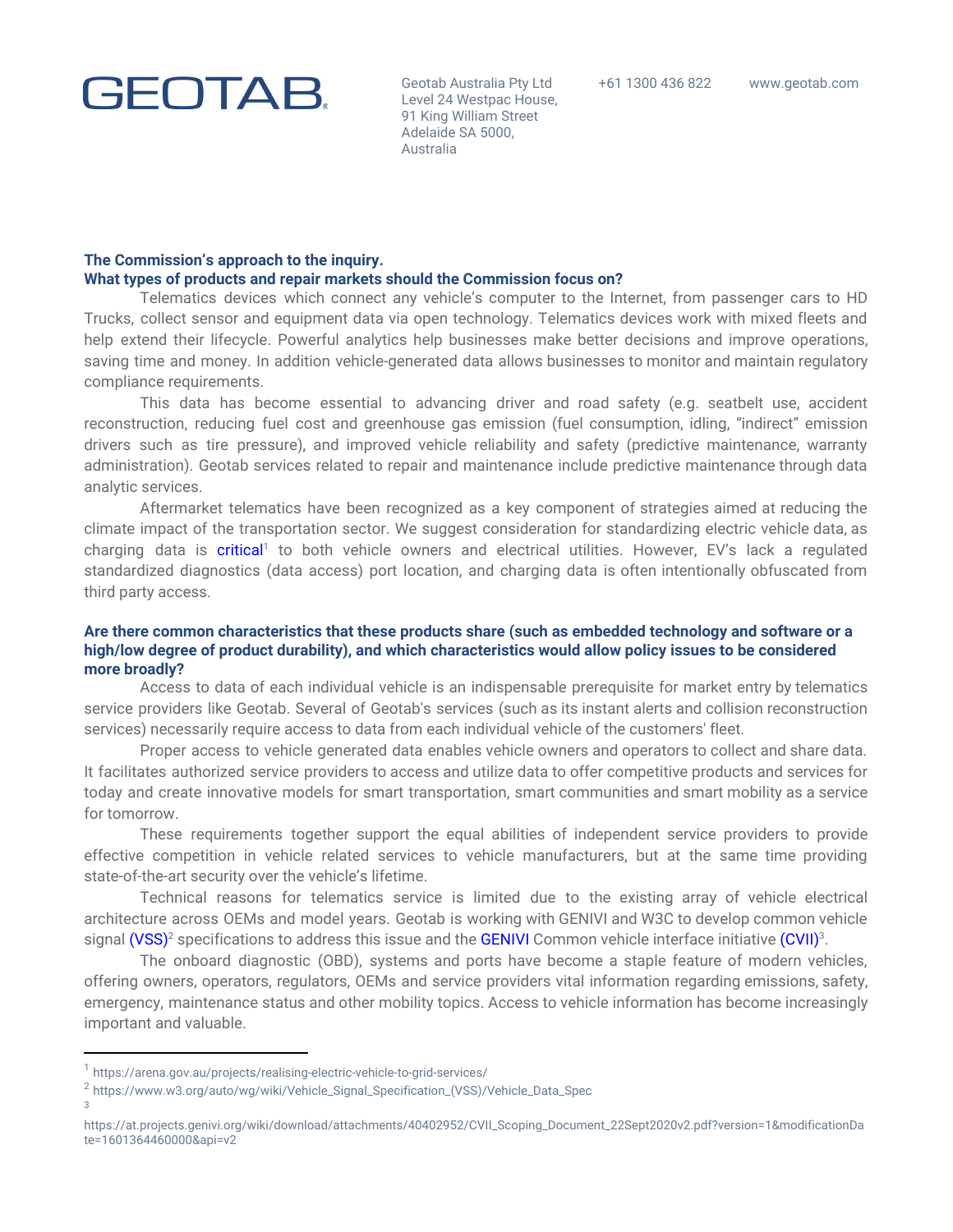Geotab Australia Pty Ltd Level 24 Westpac House, 91 King William Street Adelaide SA 5000, Australia

One particular topic that especially concerns mixed brand fleet owners, operators and managers is whether OBD ports will remain open and available for add-on diagnostic and telematics devices and services like Geotab's. Legacy vehicles should be covered to the extent the vehicle make and model exposes vehicle data on the OBD port, and collects data via OEM on-board telematics. Geotab has investigated the "richness" of OBD port data collected by vehicle make/model, year, and geography over time.

OEMs hold the dominant position to set prices and limit the ability for independent business models to offer competitive services. This lack of data or standard access method (On ICE and EV) hinders interoperability across legacy vehicles, as well as obstructs visibility for utilities on carbon attribution. Closing the OBD ports would thus constitute an exclusionary abuse of a dominant position.

#### **Consumer**

## Is the guarantee of available repair facilities and spare parts effective in providing access to repair services and **parts?**

Vehicle architecture is getting more secure with newer technologies, OEMs implement proprietary means of rights and roles thereby completely deciding who gets access to what within the vehicle architecture, implementation of gateways with access control mechanisms and limiting access to ISPs only to a few architectural elements of the vehicle.

OEMs can implement security controls and restrict access via the OBD port. Independent aftermarkets need the right to offer their apps and services also for these environments to be able to compete with OEM offerings on equal terms.

### Are consumers sufficiently aware of the remedies that are available to them, including the option to repair faulty **products, under the ACL's consumer guarantees? If not, would more information and education be a cost-effective measure to assist consumers understand and enforce guarantees?**

Operators of commercial vehicles, the one interest group who will likely be the most impacted by data control decisions, are beginning to engage in this dialogue. Independent, owner-controlled access to vehicle generated data is an important "check and balance" in the interest of a transparent and competitive transportation economy. The risk that commercial vehicle operators should be aware of is simple: they may wake up one day and discover that their access to their business operations data is severely limited and, at that point, there may be very little they can do about it.

Independent data access by different stakeholders in the transportation ecosystem helps provide transparency and accountability when it comes to measuring and reporting data on emissions, fuel consumption, repair and maintenance and other vehicle operation parameters. It should be welcomed by all stakeholders who value a level competitive playing field - including vehicle manufacturers.

### **Repair Markets**

## The Commission is seeking information on the nature of repair markets in Australia, including detailed data on **the repair markets for specific products, covering: market size; market composition.**

Today, there are about 19.8 million vehicles in operation in Australia. Of these vehicles, the owners of these vehicles, particularly the ones used for commercial purposes, rely on real-time, wireless access to operational data generated by their in-motion vehicles for running an efficient and responsible business. The data and related insights can be used to:

Promote safe driving behavior (e.g. monitor seat belt use and vehicle speed)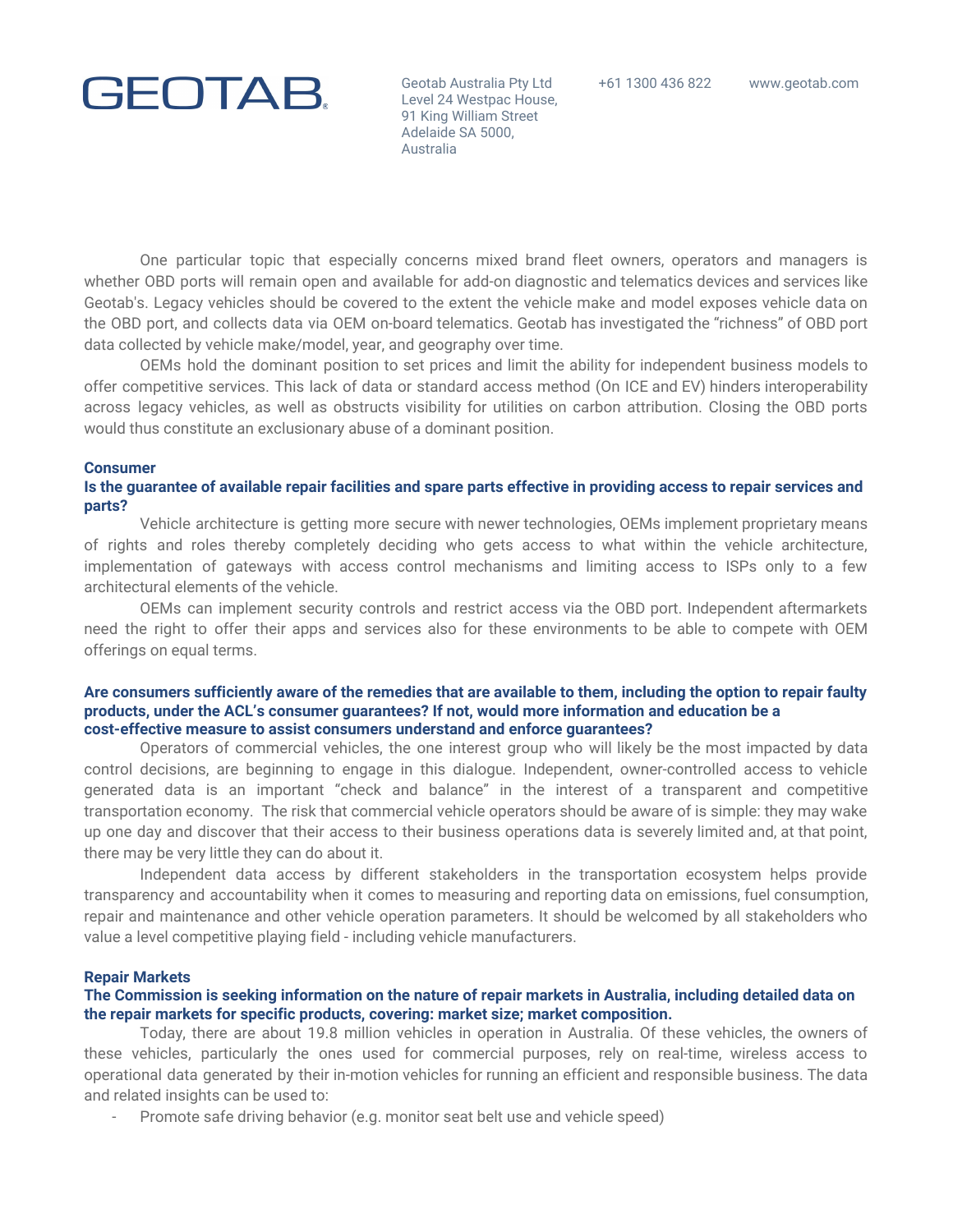

Geotab Australia Pty Ltd Level 24 Westpac House, 91 King William Street Adelaide SA 5000, Australia

- Maintain vehicles (e.g. detect engine problems and monitor battery life)
- Improve efficiency and productivity (e.g. route planning and adjusting, measuring and managing fuel consumption)
- Comply with regulations (e.g. manage [Electronic](https://www.nhvr.gov.au/safety-accreditation-compliance/fatigue-management/electronic-work-diary) Work Diary[,](https://www.nhvr.gov.au/safety-accreditation-compliance/fatigue-management/electronic-work-diary) and the [intelligent](https://www.nhvr.gov.au/road-access/access-management/intelligent-access-program-iap) access program<sup>4</sup>)
- Access fleet-related services competitively (e.g. used car dealerships and/or independent repair garages, competitive insurance offerings, etc)

## Is there any evidence of a difference in quality, safety or data security between authorised repair networks and **independent repairers? Are there ways to address concerns around quality, safety or data security while promoting a vibrant independent repair market?**

OEMs should not cite security and safety as rationale for closing access to in-vehicle data whether the vehicle is in motion or not. Several OEMs have designed gateways and other features into their vehicles that permit safe access via the OBD port to aftermarket telematics providers, by following for example recommendations in SAE [J3138](http://profiles.sae.org/tevds20/) Diagnostic Link Connector Security<sup>5</sup>. OEM's should embrace tolerant OBD port designs rather than expect to block access to vehicle data and cite security/safety as a rationale for restricting access to vehicle data.

Furthermore, according to Dr. Dan Massey's EU [testimony](https://www.neutralvehicle.com/#new-video-content) [video link]<sup>6</sup>, open vehicle security systems can provide greater cybersecurity, as opposed to those that are closed, or rely on obfuscation for security.

Fleet managers face significant challenges when operating mixed fleets, with multiple OEMs, vehicle models and years. Each vehicle has varying levels of data architecture, data formats, parameter sets, and access, making it increasingly difficult to develop standard data practices across mixed fleets. So, upfront, it is difficult to define what data points you can collect/retrieve from the vehicle.

The Geotab safety and security of telematics services is set out in the Technical and [Organizational](https://docs.google.com/document/d/1b8F7XB86Z0h8xyD4GF3wH3vzwtdzMhKb-SmhYkz8lGs/edit#heading=h.uk8r0k8xx328) Measures [Statement](https://docs.google.com/document/d/1b8F7XB86Z0h8xyD4GF3wH3vzwtdzMhKb-SmhYkz8lGs/edit#heading=h.uk8r0k8xx328)<sup>7</sup> as well as the Geotab [Privacy](https://docs.google.com/document/d/1sVygLN02w2xNovFY4q5vw-oAzfYxCd7WLhyToElgDbs/pub) Policy<sup>8</sup>. This Geotab Product [Integrity](https://docs.google.com/document/d/10BjHVa3WkBByndJ5SEYkFWRqu-9WzUgLJrExHNyaaus/edit#heading=h.ahq8lyk0866) White Paper<sup>9</sup> outlines some of Geotab's device design requirements and features that provide increased efficiency in vehicle fleet management, and importantly with Geotab advanced telematics systems improve the safety of the fleet vehicle operation. This technology is delivered via the GO device, which plugs into the vehicle engine bus communication infrastructure.

## What is the relationship between the intensity of competition in the primary product market and the risk of **consumer harm from a lack of competition in repair markets? Can competitive primary markets compensate for non-competitive repair markets?**

Vehicle generated data needs to be readily available also by third-party devices. On the contrary, at the moment the data and resources needed for innovative business cases are not offered to aftermarket providers. Access is limited to OBD on ICE vehicles, thus leading to real-time computing and a minimal set of data for each and every OEM. A latest analysis for cross-OEM availability revealed that exactly one read-only data point and the mileage would be available across OEMs.

<sup>4</sup> https://www.nhvr.gov.au/road-access/access-management/intelligent-access-program-iap

<sup>5</sup> http://profiles.sae.org/tevds20/

<sup>6</sup> https://www.neutralvehicle.com/#new-video-content

<sup>7</sup> https://docs.google.com/document/d/1b8F7XB86Z0h8xyD4GF3wH3vzwtdzMhKb-SmhYkz8lGs/edit#heading=h.uk8r0k8xx328

<sup>8</sup> https://docs.google.com/document/d/1sVygLN02w2xNovFY4q5vw-oAzfYxCd7WLhyToElgDbs/pub

<sup>9</sup> https://docs.google.com/document/d/10BjHVa3WkBByndJ5SEYkFWRqu-9WzUgLJrExHNyaaus/edit#heading=h.ahq8lyk0866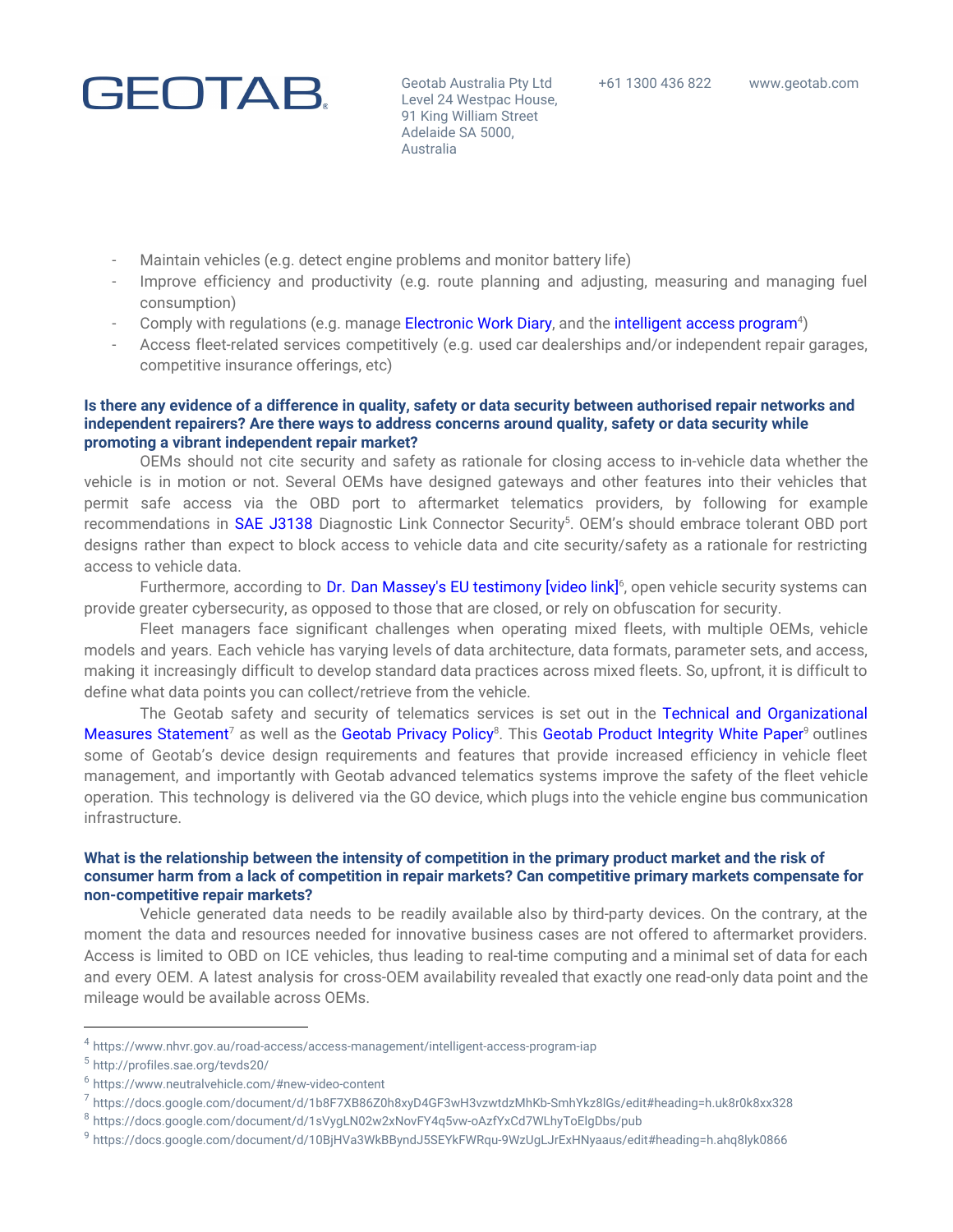#### +61 1300 436 822 www.geotab.com

# **GEOTAB.**

Geotab Australia Pty Ltd Level 24 Westpac House, 91 King William Street Adelaide SA 5000, Australia

The number of OEMs for multi-brand mobility services might be limited, but they are the most relevant, especially with their evolving technical advantage for new repair and maintenance information features as the foundation. They have a privileged position and this is expected to increase. Independent mechanic garages providers are denied access to the needed technical resources. In the future, with EVs needing less maintenance, OEMs become even more of a competitor for similar services our industry is offering.

These limits on access increase the costs and capacity for consumers and independent garage providers ability to select the right parts required for repair. Simply, we believe it is more efficient for consumers and the market if service garages have the fair and appropriate access vehicle generated data.

## To what extent would measures that enhance competition in the primary market address concerns about a lack **of competition in repair markets?**

In general, the number of independent competitors is small. The biggest competitor for the aftermarket is the current oligopoly by restricting access to vehicle generated data. This affects future mobility network solutions and its network of insurers, garages, diagnostics, rental cars and roadside assistance.

In addition, many potential competitors are eliminated because without both access to in-vehicle data and a common data interface, more niche players cannot provide their services for example, a start up a reservation company for rideshare can not integrate their services without a standard interface and access to data. Unfair practices occur more regularly due to the increasing use of encrypted signals and gateways. This is done to prevent lawful reverse engineering to acquire data access.

## What policy changes could be introduced if there is a need to increase competition in repair markets and **improve consumer access to, and affordability of, repairs?**

From our perspective, any policy changes should highlight the need for non-discriminatory, direct data access to vehicle-generated data as a necessary underpinning for competition, innovation, and value creation. Implementation details can be left to an industry body provided all stakeholders are equally represented. To adopt an open, standardized, global data platform that is accessible to all stakeholders will become a vital underpinning of global transportation and mobility.

### **Intellectual Property**

## To what extent do current IP laws already facilitate repairs by consumers or independent third parties (e.g. the **spare parts defence under the Design Act)?**

Each OEM holds a dominant position on the product market for OBD port access to real-time data of vehicles made by such OEM, given the powers a manufacturer has based on design choices and intellectual property laws.

Taking into account that the market is evolving fast and competitors change over time, technical standardization will help, especially for multi-brand services. However, we need to be always making adjustments possible to adapt to future market changes. This includes an effective Human-Machine Interface model to be in place where every third party app runs on every vehicle brand.

Technically, a degree of standardization will help, especially for multi-brand services (See success of Apple/Google where every apple Google app runs basically on every Apple/Google phone). From a regulation standpoint, we need a faster control mechanism to ensure that prices, terms and conditions, data/function and security standards are always kept up to date following market and technical evolution.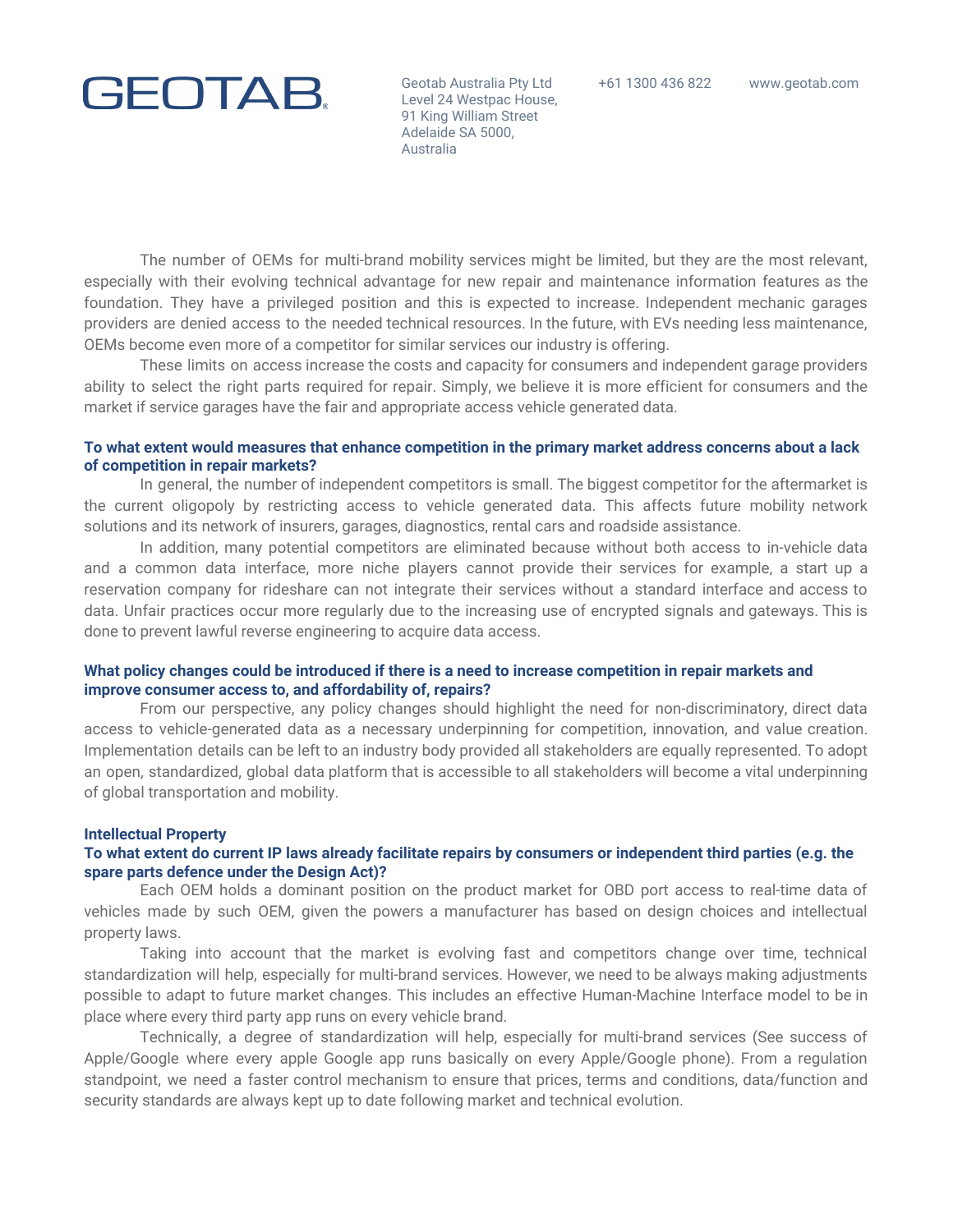Geotab Australia Pty Ltd Level 24 Westpac House, 91 King William Street Adelaide SA 5000, Australia

The Secured Vehicle [Interoperability](https://www.svi-for-mobility.org/) (SVI)<sup>10</sup> enables secured access to vehicle data and bi-directional communication with vehicle:

- 1. ISO/PRF TS 21184: [Cooperative](https://www.iso.org/standard/70057.html) intelligent transport systems (C-ITS) Global transport data [management](https://www.iso.org/standard/70057.html) (GTDM) framework;<sup>11</sup>
- 2. ISO/TS [21177:2019](https://www.iso.org/standard/70056.html) Intelligent transport systems ITS station security services for secure session establishment and [authentication](https://www.iso.org/standard/70056.html) between trusted devices;<sup>12</sup>
- 3. ISO/TS 21185:2019 Intelligent transport systems [Communication](https://www.iso.org/standard/70058.html) profiles for secure connections [between](https://www.iso.org/standard/70058.html) trusted devices. 13

### **Are there any aspects of IP laws where consumers' rights with respect to repairs are uncertain?**

As electric vehicles charging data becomes more critical to vehicle owners and utilities consideration must be given standardized data formats and points of connectivity. Electric vehicle charging services use vehicle usage data to identify opportunities to replace ICE with EV based on utilization, and overall life cycle cost to consumer, and inform optimization of type and location of required charging stations. Data for electrical utility load balancing for charging vehicles: connect utilities to EVs to optimize utility load balancing and reduce the cost to the consumer. EVs have varying physical access methods: location, or existence of access port. Often charging data is intentionally obfuscated from their party access. This lack of data or standard access method (On ICE and EV) hinders interoperability across legacy vehicles, as well as obstructs visibility for utilities on carbon attribution.

## **Do current IP protections (e.g. intellectual property rights, technological protection measures, end-user licencing agreements) pose a significant barrier to repair in Australia?**

In the US and EU, the vehicle identification numbers  $(VIN)^{14}$  $(VIN)^{14}$  $(VIN)^{14}$  is an important accessible data point. However, this is not always the case in Australia, VIN information is regularly a missing signal. VIN data enables fleets to easily determine which vehicles they are looking up, and also to cross-reference with their own internal records should the need ever arise.

### In what ways might the government facilitate legal access to embedded software in consumer and other goods **for the purpose of repairs? What are the pros and cons of these approaches?**

The more the vehicle acts like a platform, the more it enables vehicle owners and operators to collect and share data. It should facilitate authorized service providers to access and utilize data to offer competitive products and services for today and create innovative models for smart transportation, smart communities and smart mobility as a service for tomorrow.

Any government mandate should tackle specificities of platforms in vehicles. In fact, from a regulation standpoint, we suggest a faster control mechanism to ensure that prices, terms and conditions, data/function and security standards are always kept up to date following market and technical evolution.

This could be achieved through an dynamic governance proposal in which the legislature only enshrines general principles of "equal access to technical progress with equal rights and responsibilities" in legislation while this entity developed and constantly updates the details over time (e.g. on a yearly basis) from enhancing the list

<sup>10</sup> https://www.svi-for-mobility.org/

<sup>11</sup> https://www.iso.org/standard/70057.html

<sup>12</sup> https://www.iso.org/standard/70056.html

<sup>13</sup> https://www.iso.org/standard/70058.html

<sup>14</sup> https://vehicleidentificationnumber.com/international\_vin\_number\_information/australian\_vin\_number\_check.html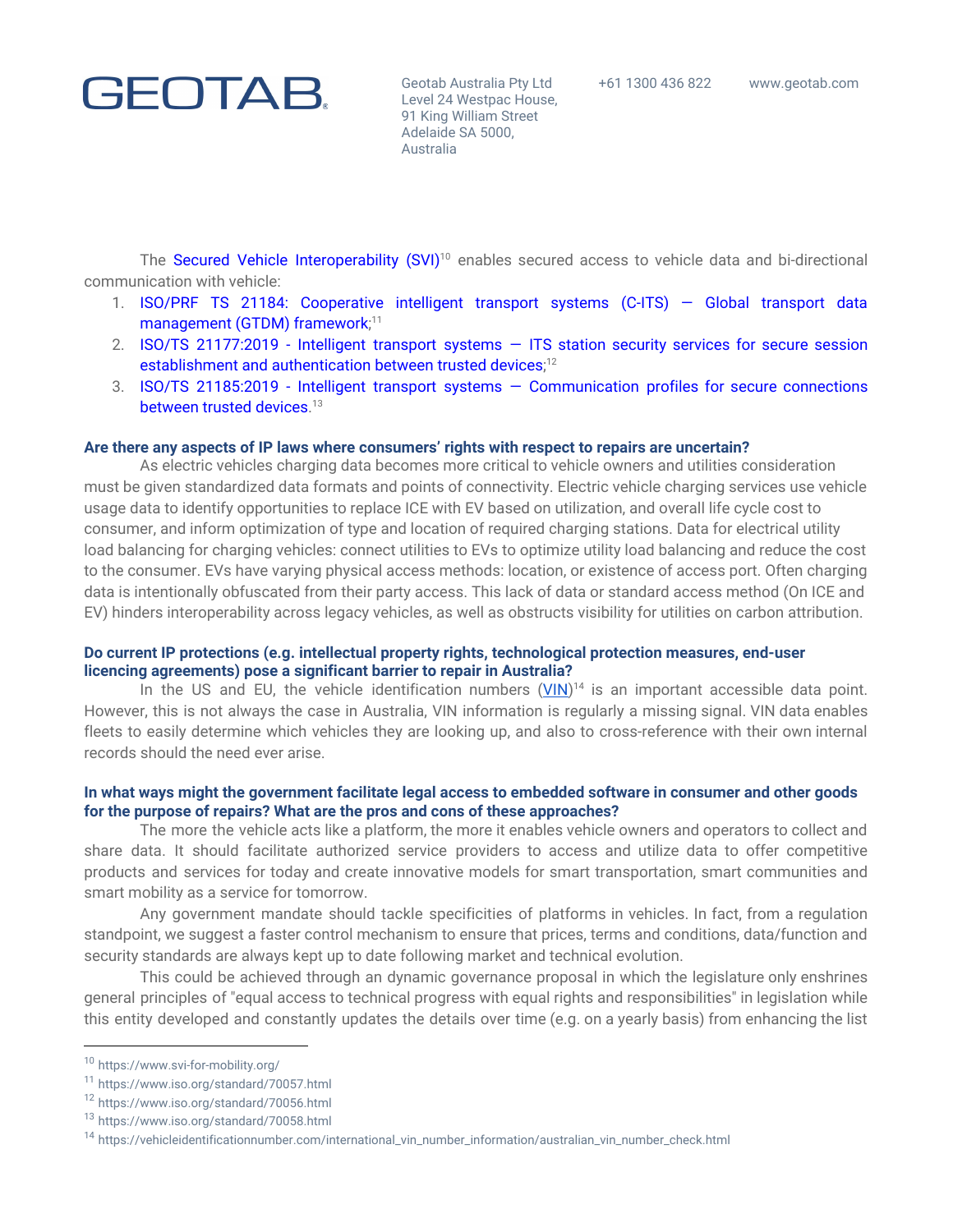Geotab Australia Pty Ltd Level 24 Westpac House, 91 King William Street Adelaide SA 5000, Australia

of standardized data and functions over new mandatory security standards up to new maximum prices for app validation (see example of roaming prices).

This dataset must include data that allows us to deliver our services (excluding access to data categories reserved for OEMs proprietary R&D and safety-related e.g. emissions, type-approval). This data needs to be subject to updates (e.g. quarterly or yearly review) by an independent commission. Legislation should set no limitations on retrieving vehicle data for the legitimate owner of the vehicle (with all due anonymisation if needed).

In order to facilitate real time, authorized, bi-driectional communication, we strongly support legislation mandating standardised interfaces. One use case enabled by this is on-board pre-processing of data. Once in-vehicle access is guaranteed, it can be complemented by secured access via an open integration capability (e.g. web APIs). Standardisation could be at the physical interface level (OBD/USB), wireless and also software interface level. Data protocols should be standardised (e.g. VIS, VSS, etc.). Initial requirements should be established in legislation and may be managed dynamically over time, also through a system of dynamic governance.

Independent aftermarket operators who may not want to have an OEM server-based solution, as in vehicle pre-processing without aggregation by the OEMs is required. This is also true for reasons of direct consent management and commercial contact with our own clients.

To keep good hardware (the vehicle) operating with current technology, a platform would need to be regulated by the government and be required to adhere to stringent standards in safety critical areas. A defining feature would be that owners and drivers of those vehicles would have maximum freedom to choose when and how to upgrade components and software (compliant with safety standards); that platform would enable coexistence of traditional long lasting components, such as the engine and the body of the car, and features that are rapidly changing, such as infotainment consoles and automated driving systems. As influenced by [Open](https://papers.ssrn.com/sol3/papers.cfm?abstract_id=2837598) Cars <sup>15</sup>, Lothar Determann.

### **Obsolescence**

## **What evidence is there of planned obsolescence in Australian product markets? Do concerns about planned obsolescence principally relate to premature failure of devices or in them being discarded still working when more attractive products enter the market?**

The vehicle should be designed to be fault tolerant of what can be reasonably expected to occur during its life and use. As such, the capability to upload apps to the vehicle should not be able to have a serious adverse effect on the safety and/or reliability of the vehicle.

In scenarios where [Common](https://mobex.io/webinars/why-automotive-suppliers-and-data-focused-companies-need-a-common-vehicle-interface-initiative/) Vehicle Interface Initiative (CVII)<sup>16</sup> and secured interoperability is in place, the marketplace will quickly assign prices to relative contributions of value provided there is open, transparent choice for access and use of in-vehicle data. A standardized, open, global data platform that is accessible to all stakeholders will become a vital underpinning of global transportation and mobility.

### **How does planned obsolescence affect repairers, consumers and the broader community in Australia?**

New vehicles need to be designed for upgradability that allows vehicle owners to update software which can extend the life of a vehicle. Business owners and fleet managers can use a hardware asset much longer than

<sup>15</sup> https://papers.ssrn.com/sol3/papers.cfm?abstract\_id=2837598

<sup>16</sup> https://mobex.io/webinars/why-automotive-suppliers-and-data-focused-companies-need-a-common-vehicle-interface-initiative/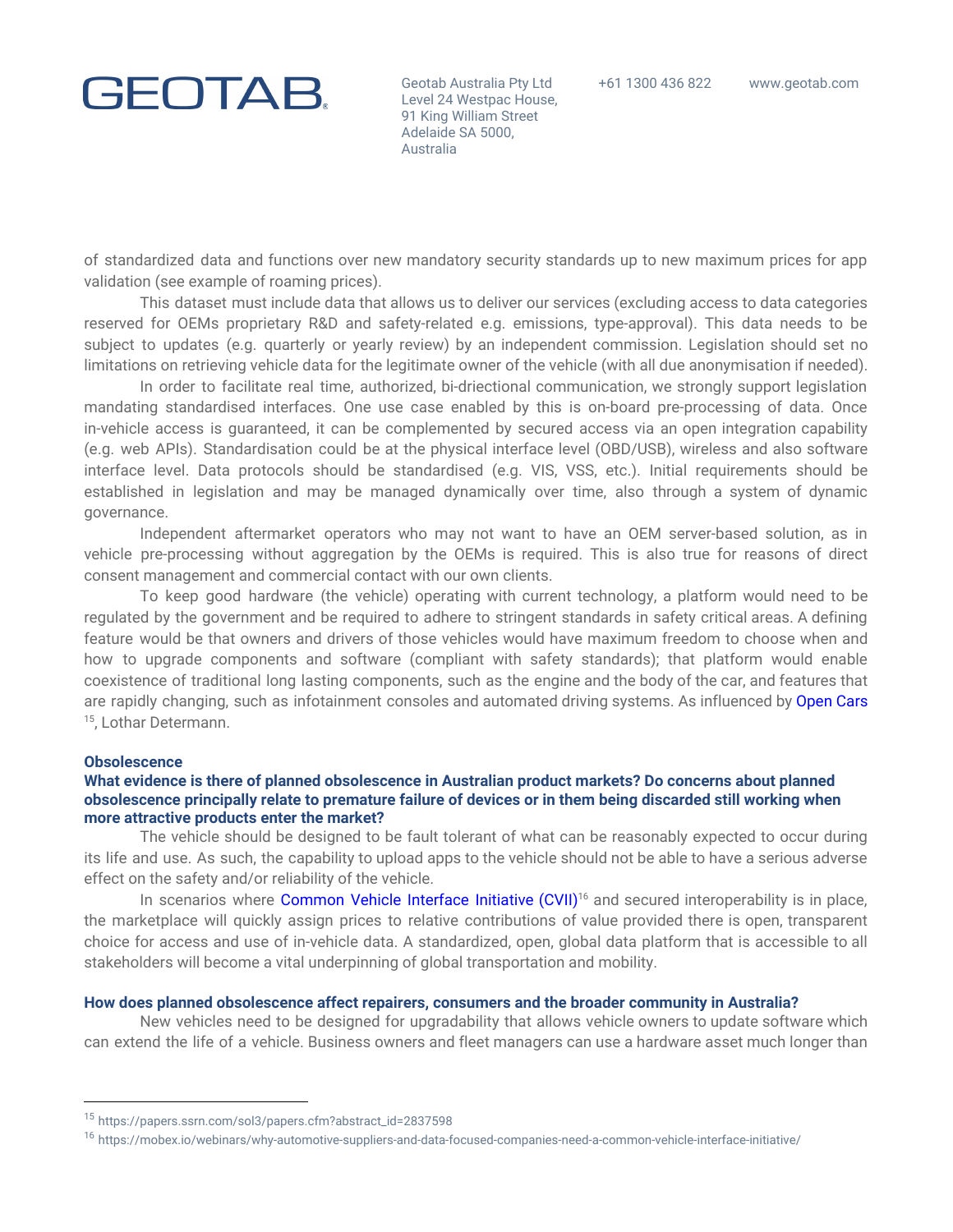Geotab Australia Pty Ltd Level 24 Westpac House, 91 King William Street Adelaide SA 5000, Australia

software. In some cases the greenest car is the one already on the road when older model vehicles equipped with modern capabilities, such as aftermarket services, improve performance.

Aftermarket telematics allow use of certain assets at the same modern technological capabilities, avoiding being discarded as outdated hardware. Fleet managers will always need to integrate older and newer vehicles into the same system. Telematics supports interoperability and transparency which help extend the life of the asset.

## **Do consumers have access to good information about durability and reparability when making purchases? If not, how could access to information be improved?**

Many new EVs (but also ICE vehicles) are provided with maintenance included in the purchase price. Maintenance and coverage of costs is managed via the importer, exclusively for affiliated brand channels. Crediting these costs is difficult and not transparent. Software updates can often only be executed by an OEM garage. Equipment to perform this is often too expensive for non-OEM garages to afford.

In case of new electric vehicles, OEM requirements to perform a repair might be quite strict about isolating the vehicle from any electrical source. If the workshop is small, it is not feasible to live up to this requirement. Established EV OEMs are very restrictive about which workshops are qualified to repair these cars.

New models need to go to an OEM dealer to properly switch off a diagnosis alert in the dashboard because the diagnosis machine of the independent garages lacks the corresponding update. This is not only applicable to EV but also to ICE vehicles. Problems occur with resetting the warning/dashboard error coding lights even for regular services. This is because the last version of software was encrypted by OEM.

### **E-waste**

Geotab is focused on helping preserve the earth's natural resources through continuous innovation as well as the efficient use of materials in our daily operations. Geotab's GO Device helps customers reduce emissions by directly reading the fuel used from the on-board computer for multiple fuel types including: gasoline, diesel and electric.

GHG emissions can then be calculated by applying the associated carbon emissions conversion factor to the amount of fuel used, and can be monitored for any reporting period. Additionally, the GO device is capable of determining real idle time and its respective idle fuel used. Geotab also has the best coverage of electric vehicle makes and models, with the ability to support rich EV data, including: electric energy use (charging energy added, driving energy used), state of charge, charging status, and charge assurance dashboards. Furthermore, Geotab offers a free electric vehicle suitability assessment tool for fleet customers to identify best-fit EV replacements.

Each GO device undergoes a variety of tests to certify the device; can be recycled effectively, causes minimal damage to the environment and ensures the materials used are not harmful to users. Each GO device is RoHS, WEEE and Reach certified. In addition, Geotab follows the SAE 1455 protocol that tests the device under extreme conditions which helps determine its durability. The less prone the device is to damage.

Geotab won the 2017 GreenFleet Award in IT Innovation for developing technology that supports fleet sustainability and efficiency. The GreenFleet Awards recognize organizations that have successfully adopted low emission vehicles and innovative fuel saving solutions, along with manufacturers and innovators of low carbon technologies. Further information on Geotab's concerns around sustainability can all be found [here](https://www.geotab.com/fleet-management-solutions/sustainability/) on our [sustainability](https://www.geotab.com/fleet-management-solutions/sustainability/) site, and in our [Environmental](https://docs.google.com/document/d/1cCbo1dWJkgbcZQGEdUgWOodNvNp8EVLH4Xyen-95v5w/edit) Code of conduct.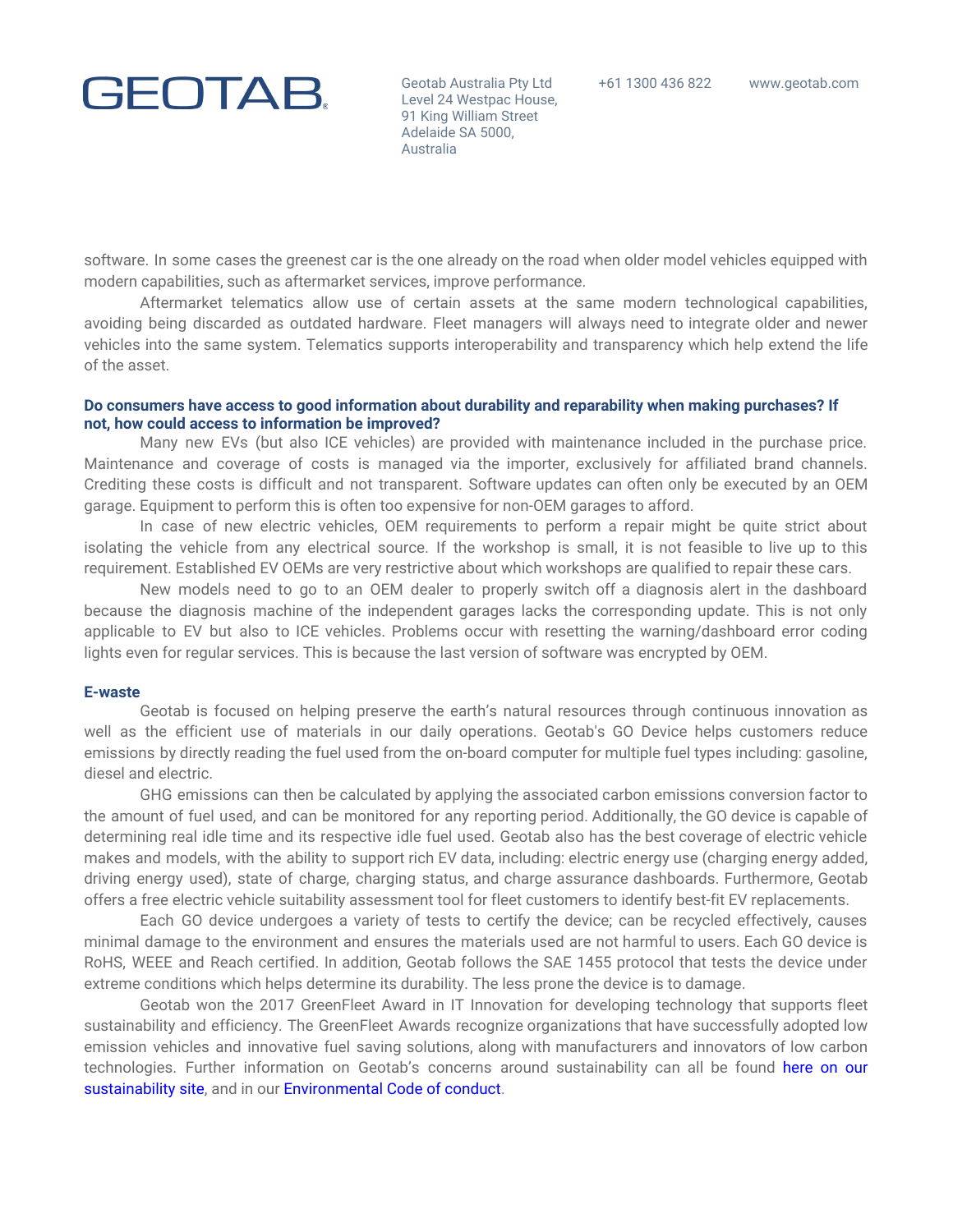Geotab Australia Pty Ltd Level 24 Westpac House, 91 King William Street Adelaide SA 5000, Australia

### **Potential Public Policy Measures**

### What policy reforms or suite of policies (if any) are necessary to facilitate a 'right to repair' in Australia?

We suggest any legislation highlight the need for non-discriminatory, direct data access to vehicle-generated data as a necessary underpinning for competition, innovation, and value creation. Implementation details can be left to an industry body provided all stakeholders are equally represented.

## Are there other international policy measures or proposals that the Commission should consider as part of this **inquiry?**

Car manufacturers and dealers are required by law, regulations and regulatory expectations to enable car owners, operators and service providers to access OBD ports and information. For example, under California law and Federal regulations, $17$  cars must come with OBD ports for smog testing.

According to Art. 61 et seq. and Annex X of EU [Regulation](https://eur-lex.europa.eu/legal-content/EN/TXT/?uri=CELEX%3A32018R0858#:~:text=Regulation%20(EU)%202018%2F858,No%20595%2F2009%20and%20repealing) 2018/858 of 30 May 2018<sup>18</sup>, manufacturers have to equip cars with open OBD ports to qualify for type approval and they must "provide to independent operators unrestricted, standardized and non-discriminatory access to vehicle OBD information, diagnostic and other equipment, tools including the complete references, and available downloads, of the applicable software and vehicle repair and maintenance information. Information shall be presented in an easily accessible manner in the form of machine-readable and electronically processable datasets. Independent operators shall have access to the remote diagnosis services used by manufacturers and authorised dealers and repairers." (Art. 61[1]). "For the purpose of vehicle OBD, diagnostics, repair and maintenance, the direct vehicle data stream shall be made available through the serial data port on the standardised data link connector specified (…) When the vehicle is in motion, the data shall only be made available for read-only functions." (Section 2.9 of Annex X).

Furthermore, Annex X, Section 2.9 of EU Regulation 2018/858 expressly states that OBD ports must be accessible also when the car is in motion:

> *"For the purpose of vehicle OBD, diagnostics, repair and maintenance, the direct vehicle data stream shall be made available through the serial data port on the standardised data link connector specified (…). When the vehicle is in motion, the data shall only be made available for read-only functions."*

The United States [Magnuson-Moss](https://www.ftc.gov/enforcement/statutes/magnuson-moss-warranty-federal-trade-commission-improvements-act) Warran[t](https://www.ftc.gov/enforcement/statutes/magnuson-moss-warranty-federal-trade-commission-improvements-act)y Act<sup>19</sup>, a statute passed in 1975, makes it illegal for companies (including vehicle manufacturers) to void a warranty or deny coverage under a warranty simply because an aftermarket part or service has been used. The FTC (who enforces the Act) has said that the manufacturer or dealer must show that the aftermarket equipment caused the need for repairs before denying warranty coverage.

The European Commission has likewise provided guidance that vehicle manufacturers cannot limit their warranties on the condition that the vehicle is being serviced within authorised workshops or on the exclusive use of spare parts sourced from the OEM or its authorised network. The principle that use of aftermarket parts and

<sup>17</sup> [www.epa.gov/state-and-local-transportation/vehicle-emissions-board-diagnostics-obd](http://www.epa.gov/state-and-local-transportation/vehicle-emissions-board-diagnostics-obd)

<sup>18</sup> https://eur-lex.europa.eu/legal-content/EN/TXT/?uri=CELEX:32018R0858

<sup>&</sup>lt;sup>19</sup> https://www.ftc.gov/enforcement/statutes/magnuson-moss-warranty-federal-trade-commission-improvements-act